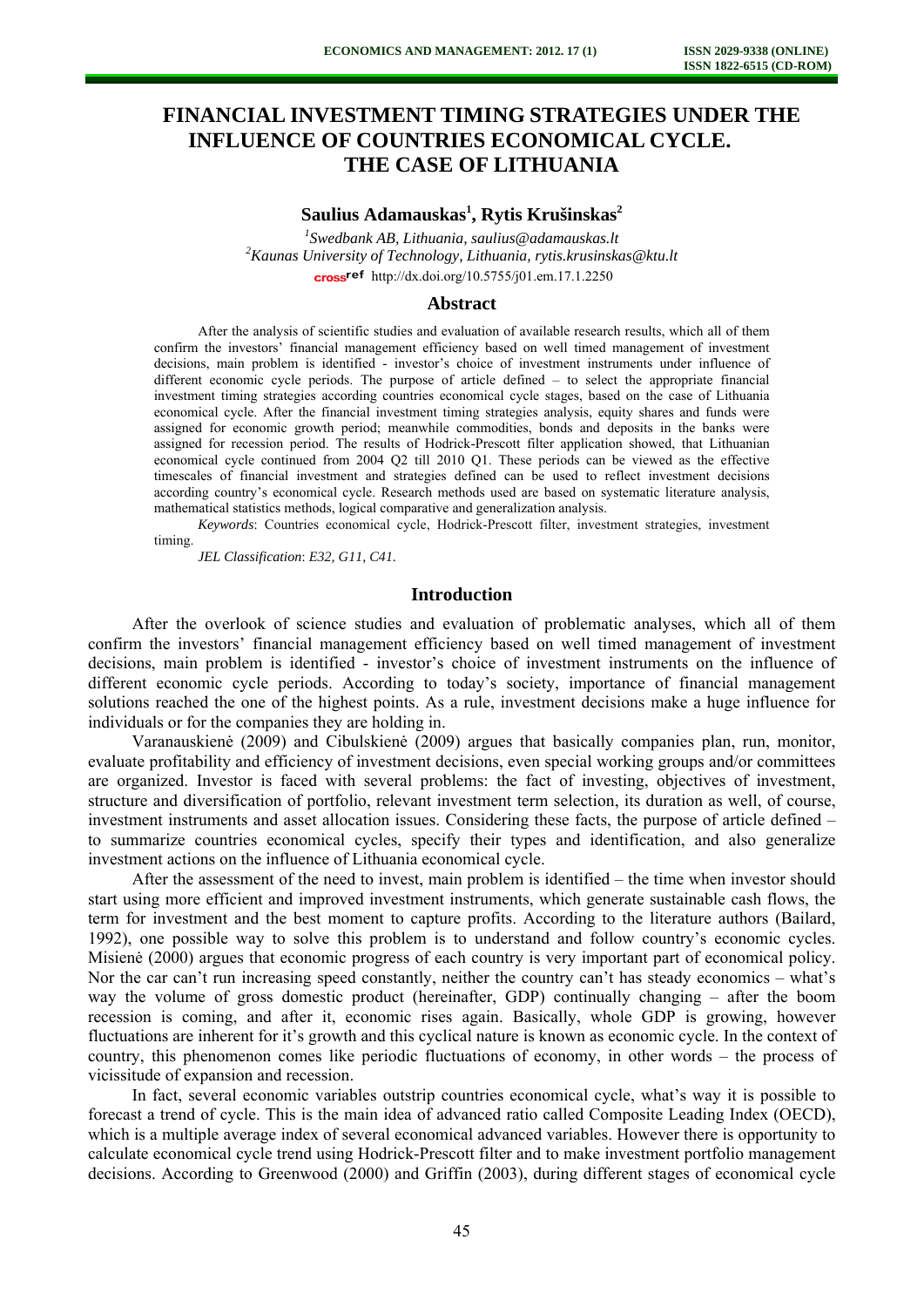not only activity of investors, profitability and risk of investment are changing, but even the types of investment instruments. Authors propose to allocate and keep more risky instruments with higher profitability during the first part of cycle, meanwhile reallocate instruments during contraction stage into assets which are not sensitive (or sensitive is very small) for external economic factors and to capture profit from investment what was done before.

In the second part of this article, there is Lithuania economical cycle identified using Hodrick-Prescott filter and investment instruments applied considering countries cycle' stages.

### **1. Countries economical cycle and its' identification**

According to Lakštutienė, Krušinskas, Platenkovienė (2011), economic (sometimes called "business") cycle research is one of the most popular topics of scientific literature discussions over the last years encompassing global economy long-term grow and recession starting from 2007. O'Sullivan (2003) argues, that business cycle or economical cycle is mostly associated with verity of economical fluctuations of industry or activity of economics during several months or years. These fluctuations are coming from growth of trend in long term and usually are changing between fast economic expansion or boom and stagnation, in other words called recession. Usually these fluctuations are measuring by GPD variations and despite the fact of fixed time terms most of all fluctuations don't occur mechanically or predicting the change of period. Schumpeter (2003) and other authors described typologies of economical cycles considering their periodicity and group them like listed below:

- Kitchin inventory  $\text{cycle} 3-5 \text{ years}$ ;
- Juglar fixed investment cycle  $-7-11$  years;
- Kuznets infrastructure investment cycle 15-20 years;
- Kondratiev'o wave or technological cycle 45-60 years.

According to Schumpeter (2003), economic cycles are not simply aggregated economic fluctuations. There are critical features differentiating economical cycles from earlier commercial shocks or from seasonal variations which have wide range variety of aggregated economy fluctuations, in other words, the mix of industry, commerce or other relations with financial sectors. It is an inter-related part that's way understanding of economic cycles must be analyzed like network of macroeconomic factors. Schumpeter (2003) continues, that these cycles is one of the main macroeconomic problems, because fluctuations are appreciable in all countries economic. When economy is growing fast, almost all countries markets and sectors, welfare of the capital owners or people are growing too, meanwhile economy is falling, sales are decreasing almost in all sectors, industry are declining and unemployment rate is growing.

Basically five issues of economical cycle is described: total economic activity, expansion and contraction, overall movement, constantly repeated, however irregular, inertia. Slater (2002) and Schumpeter (2003) assume, that economic cycles are described as total or aggregated activities of economy' fluctuations, but not like specific variable of economy, for example GDP fluctuations. Despite the fact, that GDP perhaps is the only one variable, which could reflect total economic activity best; these authors thought that it is important to evaluate unemployment and other financial market indicators.

Typical economic cycle diagram (see Figure 1) explains Baxter and King (1999) expansions and contractions theories. The dotted line shows the trajectory of averaged (or normal) multiple economic growths; the solid curve shows the changing of actual business activity. Račickas and Vasiliauskaitė (2010) argue, that every country's economy after a long boom will inevitably face a recession stage, after which the re-start of economic growth will occur. In different countries only the phase of economic cycle and its frequency of recurrence differ. According to Dornbusch, Fischer and Starts (1998), all business cycles have the same four different phases: depression, recovery, boom and slump. The most important of these phases is the recovery and slump, also known as expansion and contraction (or deceleration).

All this sequence (or fluctuations) is the country economic cycle.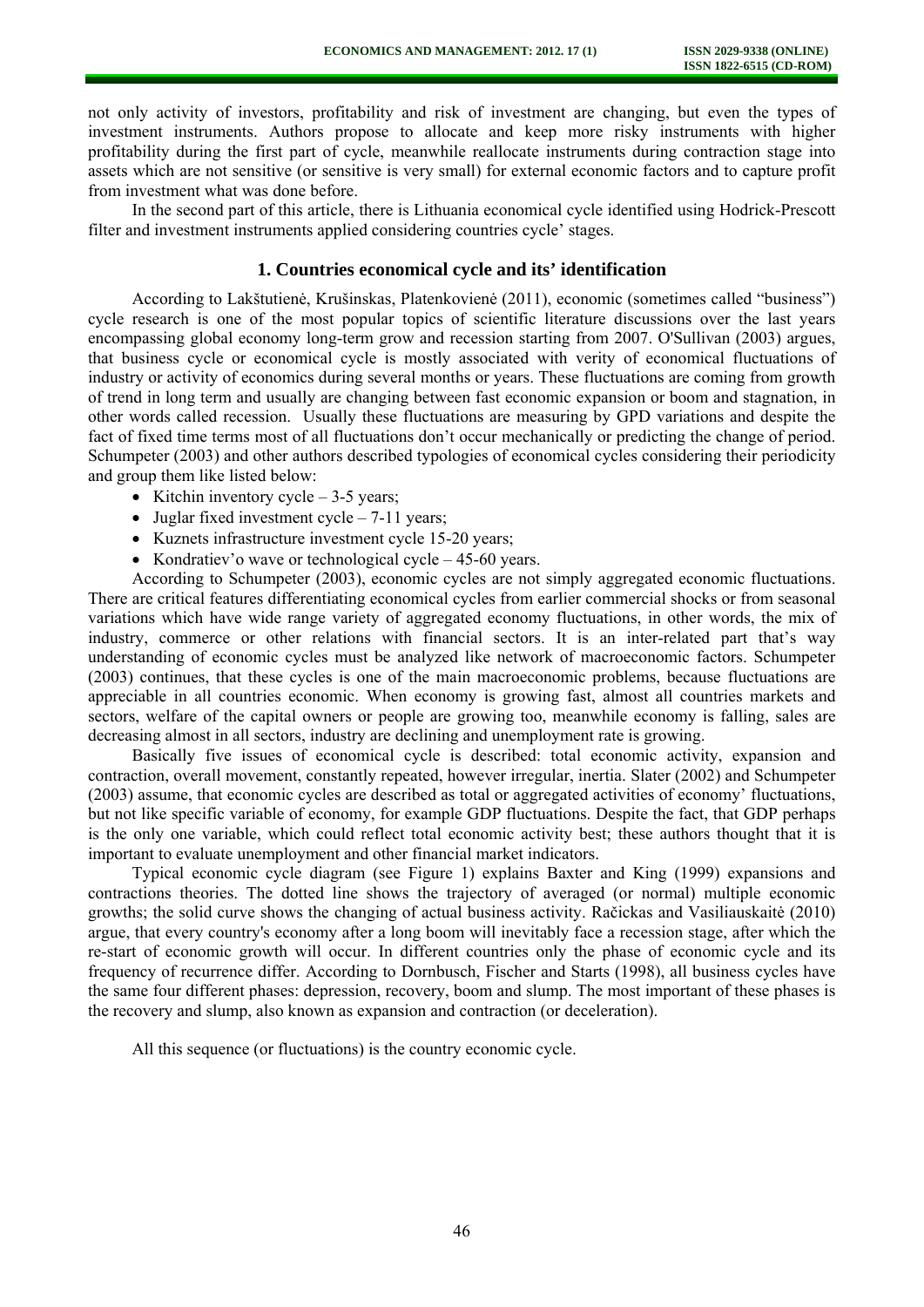

**Figure 1.** Diagram of typical countries economic cycle

According to Campbell (1997) all peak and trough points of countries economical cycle are called turning points. The aim of all countries economical cycle analysis is to define turning points. As was mentioned before, aggregated economy can't be valuated directly by one ratio, that is way there is no simple formula to define turning points. Practically, there are multiple ratios and indexes analyzed to understand and define if the turning points were reached and if they were, when it happened.

Baxter (1999) maintains Slater (2002) and Schumpeter (2003) propositions and assumes that economical cycles can't be recognized only in several sectors or markets and can't be reflected by only one or several ratios. Author argues, that expansions and contractions are traced at the same tame almost in all sectors. All these co-movements involve economical indexes, prices, productivity, investments, national purchases and regulations, etc. A tendency of fluctuations has persistence, that's way all these co-movements can be forecasted and decisions can be timely made.

Till 7-decade economists generally believed, that countries economical cycles are temporally events. According to this approach, after the recession, expansion always reached the same level as was before contraction. In this case, despite the fact that contraction has short-term problems, these problems do not affect countries economic in long term. Baxter (1999) describes Charles Nelson approach that countries economical cycles are not temporary events. Instead, typical contraction leads a certain permanent decrease of manufacture. Statistical techniques were applied and results showed, that in every variable, except unemployment rate, a part of typical fluctuations reflects permanent changes. Only in case of unemployment they found, what fluctuations were completely temporary. According to Nobel Prize winner Lucas, all economical cycles have the same features in common and that approves qualitative behavior approach of comovements between time series (economic variables). This conclusion offers a unified explanation of economical cycles on the influence of market economy law, without political and/or institutional issues which are specific for certain countries or time periods.

Baxter (1999), Schumpeter (2003) and other authors in analyze of countries economic cycles purpose to valuate consumptions, investment, employment, unemployment, average productivity of labor, real wages, expansions of monetary, inflation, quotes of stocks, nominal interest rate and etc. ratios. Basically, there are two main multiple parts of countries economical cycle. The first one describes factors, which affects economy (e.g. wars, inventions, failure of crops, political changes). These factors are called shocks and usually are not forecasted. The second part of countries economical cycle is model, which shows how economy are going to change or react against various of shocks.

To sum up, it is very important for market members to understand the stage of economical cycle and change their behavior according to it. These issues can empower market members to allocate and manage their financial asset more efficient. Further in this article the mathematical tool is analyzed, which could determine the periods of real country economical cycle.

### **2. The tool for countries economical cycle recognition - Hodrick-Prescott filter**

Harvey (2003) propagates Hodrick-Prescot filter, which is mathematical tool and can be used in macroeconomic - to define real economical cycle components' fluctuations in the particular time series. According to Hodrick (1997) this tool helps to get "gentle" non-linear graphical sequence in the analyse of sensibility of periodical fluctuations in short and long terms. Frech (2001) argues, that the sensibility of trend is obtained under the modification of multiplayer  $\lambda$  (the frequency of period) in short term. Hodrick and Prescott recommend to use  $\lambda$ =1600 value in analyse of quarterly steps of fluctuations. Theoretical solution is showed in the figure no 2.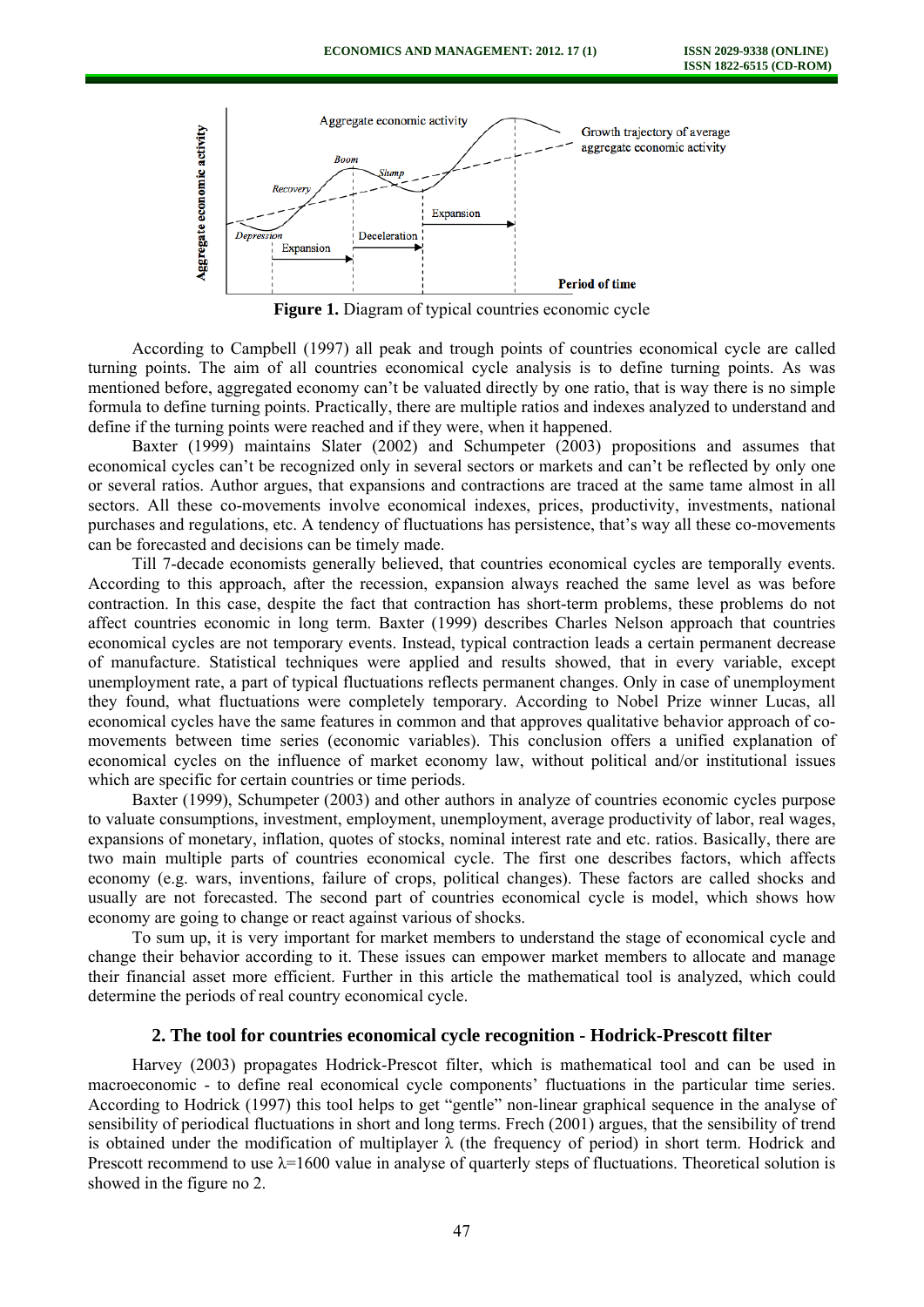

**Figure 2.** Theoretical arrangement of HP values when multiplayer  $\lambda = 1600$ 

According to Koopman (2003) and Frech (2001), the main idea of methodology of Hodrick-Prescott is the decomposition of time series. Let say  $y_t$  (when t=1,2,..., T) shows logarithms of time series. When the series  $y_t$  is made from trend components, which is denoted by  $\tau$  and components of cycle denoted by  $c$ , that's is way  $y_t = \tau_t + c_t$ . Considering relevant and positive values of  $\lambda$ , there is a component of trend, which minimize:

$$
\min \sum_{t=1}^{T} (\mathbf{y}_t - \tau_t)^2 + \lambda \sum_{t=2}^{T-1} [(\tau_{t+1} - \tau_t) - (\tau_t - \tau_{t-1})]^2 \tag{1}
$$

The first term of the equation is the sum of the squared deviations  $d_t = y_t - \tau_t$  which penalizes the cyclical component. According to Ahumada (1999), the second term is a multiple  $\lambda$  of the sum of the squares of the trend component's second differences. This second term penalizes variations in the growth rate of the trend component. The larger the value of  $\lambda$ , the higher is the penalty.

This HP filter is one of the most popular methodologies to define countries economical cycle and to render it on a graph. Mostly GDP is used as a main variable in this filter.

## **3. The changes of equity prices and investment instruments strategies on the influence of countries economical cycle**

In the past, according to Wonnacot (1994), business cycle coincides with the equity and interest rates changes (a determinant which affect straight debt securities' and preferred shares' prices). Normally equity prices tend to grow before and during the countries economic expansion periods, because of the expectancy of increasing profits which leads to larger dividends or income of larger detained or reinvested income (larger book value) or both of them at once. Equity is the best for investors who are trying to get gains from income or capital changes during the expansion of economical cycle. Despite the fact, that this conception is simple, it encounters a lot of problems of time line definition. The encouraging effect of equity prices often provides a point of crisis in the countries economical cycle. It can start to rise at the time, when conditions of the business are still poor and the conditions of economical growth are still seems to be impossible. That is way it is very difficult to evaluate the length of this kind of period. In one long term analyses, which was done in US, was wound that price changes of equity is likely to be from 5 to 9 months before the cyclical variations in the economical cycle. However this study had a lot of exceptions.

According to Colby (2002), the price of equity shares tend to decrease during contraction period of countries economical cycle and also peak can be predicted to wit economical conditions seems to be still advantageous. The reason of price decrease is an investors' hope to obtain lower profits and this can cause decrease of amount of dividends and smaller growth of corporate assets account value. At the time, when investors concern about their income, basically they sell equity shares in order to reinvest assets into fixed income securities (maintain or increase return of assets).

The prices of fixed income securities (straight bonds and straight preferred issues) react conversely to interest rate changes: then interest rates are growing, the prices of bonds are falling. Interest rates are changing in variation of economical activity during countries economical cycle. In the expansion period the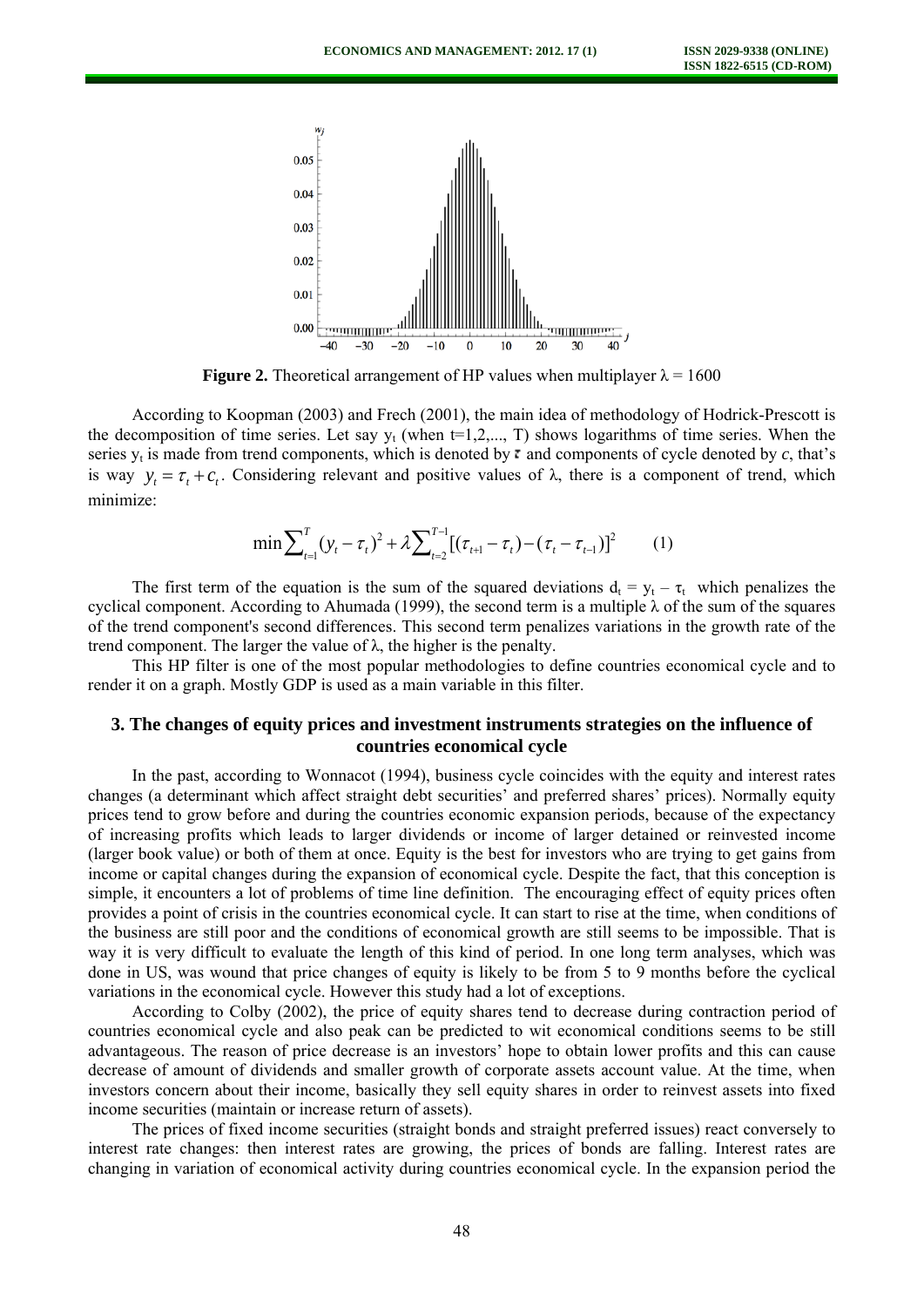growth of demand of money increase interest rates and the prices of fixed income securities falls down. Meanwhile at the contraction period, the demand of money is decreasing and interest rates are decreasing too, while prices of fixed income securities are growing.

It was noticed, that the prices of fixed income securities are changing conversely to equity shares prices. However, at the time when interest rates are extremely high, the growth of corporate' debts starts to decrease and the opportunities of future profits disappear. Under these conditions, the prices of both equity shares and fixed income securities are tend to decrease.

### **4. Investment strategies under the influence of countries economical cycle**

According to Bodie (2002), the most successful investment strategy is possible when countries economical cycle variations are defined several months before. At he end of expansion period, till the peak is not reached, it is known that contraction is coming. At that time the market of securities is strong and growing, the interest rates are growing too and the demand of debts is huge. At this stage of countries economical cycle author do not recommend do own ordinary shares. It is recommended to invest into shortterm interest generating securities and/or bonds. When monetary policy limit is running, short-term interest rates are usually higher than long-term rates.

According to (1996), when peak is reached, prices of ordinary shares starts to decrease, that's way it is recommended to sell those securities which are in the most breakable cycles of the industry and those with have high P/E ratio and low profitability. Also it is recommended to invest into short-term bonds or debt instruments, which still offers the higher possible yield in the bond market.

Graham (2000) argues, that during contraction period recession is coming and the outlook of economy is uncertain. The investment strategy describes, that the decision of the bond storage solution is available only without loss of income. Thus, investor should either sell short-term bonds, or buy mid term bonds.

When the end of recession is coming, it is recommended to start selling long-term bonds. The prices of them will grow when interest rates got down and the conditions of obtaining credit got simpler, also it is recommended to buy ordinary shares, especially whose companies' which are in the cyclical industry and in which investors look unfavourably.

Bodie (2002) argues, that government regulates countries economy by fiscal, monetary and economic stimulation policies, however not always it is so simple to maintain stable situation of economy, that's way it is not possible to avoid fluctuations of economical cycle (see table no. 1).

| <b>Stage of countries</b><br>economical cycle | <b>Investment strategy</b>                                                                                                                                                                                                                                                                                                                                          |  |  |  |
|-----------------------------------------------|---------------------------------------------------------------------------------------------------------------------------------------------------------------------------------------------------------------------------------------------------------------------------------------------------------------------------------------------------------------------|--|--|--|
| Expansion                                     | The prices of stocks are growing, because of expectations of better profits and<br>dividends. At this time it is difficult to define the point of expansion period, in other<br>word, where is profitability, that prices of stocks are fairly high and expansion period is<br>ending. The interest rates are growing and this is the reason to purchase short term |  |  |  |
|                                               | securities with fixed amount of return (bonds and/or preferred shares), because of<br>monetary politics short-term interest rates must be higher than long-term.                                                                                                                                                                                                    |  |  |  |
| Peak                                          | During this period the prices of ordinary shares are declining, because of lower<br>forecasted profits. It is recommended to sell ordinary shares, which are very sensitive to<br>economical cycles. The interest rates are very high, so it is recommended to purchase<br>short-term bonds, because of higher possible yield.                                      |  |  |  |
| Contraction                                   | Because of uncertain economical situation, the prices of ordinary shares are declining<br>and the activity of markets is poor. The interest rates are declining too. It is<br>recommended to purchase short-term and/or middle-term bonds.                                                                                                                          |  |  |  |
| Recession                                     | The prices of ordinary shares begin to grow when the end of recession is coming. Thus,<br>it is recommended to purchase ordinary shares. It is not recommended to purchase<br>securities with fixed returns, because of poor interest rates.                                                                                                                        |  |  |  |

**Table 1.** Investment timing strategies on the influence of countries economical cycle (Bodie, 2002)

However Pring (2002) and Chordia (2002) represent investment strategies differently. These authors argue that is very important to relocate the assets position according to the stage of countries economical cycle (see Figure 3).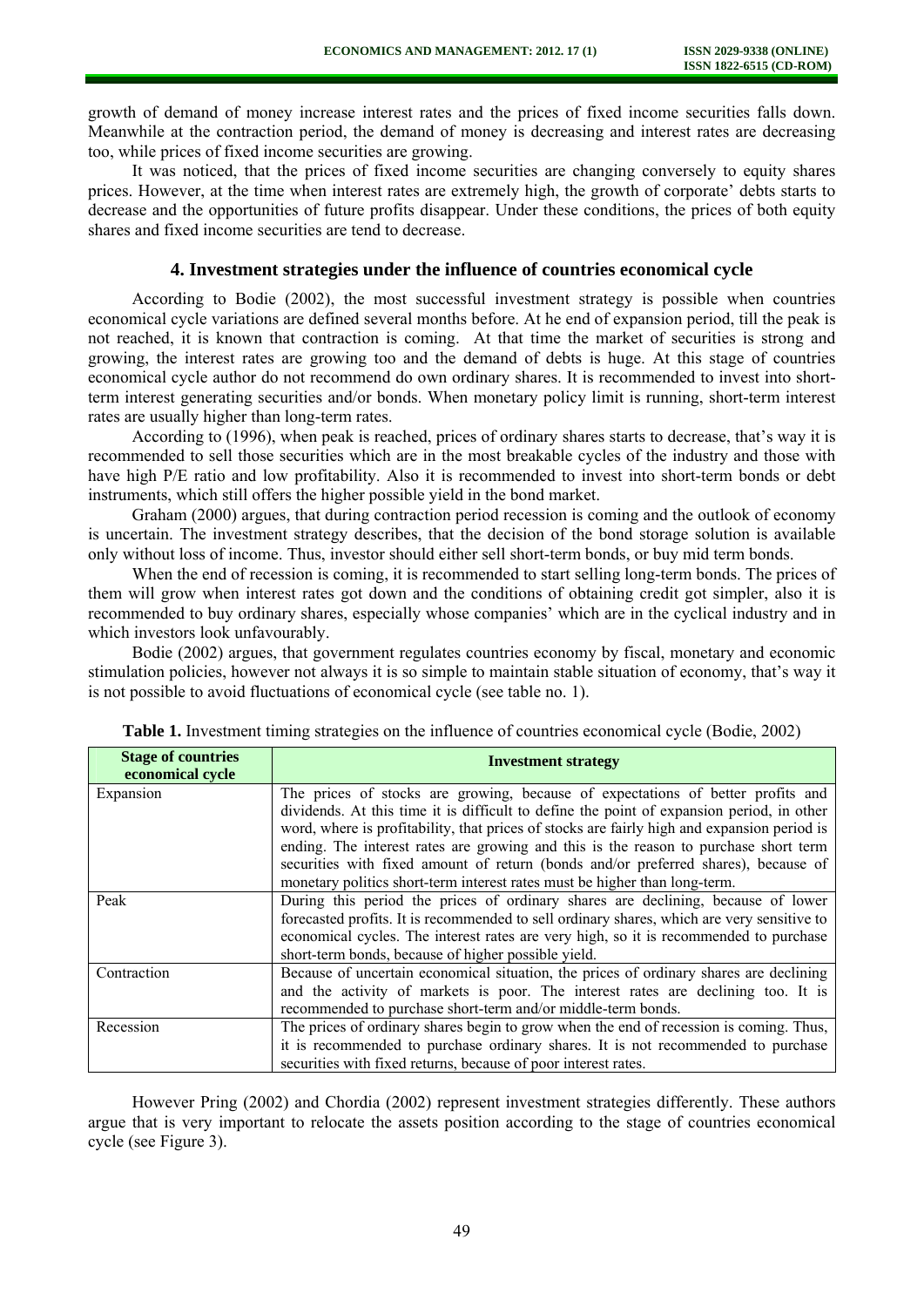

**Figure 3.** Investment strategies on the influence of the countries economical cycle (Pring ir Chordia)

According to Pring (2002) and Grinblatt (2001), figure no. 3 shows perfect countries economical cycle. Fluctuations shows economic expansion and contraction periods and cells describe the investment strategies during different stages of cycle. The extrapolation of history data observed that a chronological series of events exists over a countries economical cycle and these events make it possible to identify the stage of cycle based on financial and economical indicators as well as some economical tools rebound. Authors argue, that six stages are defined. The information of economical and financial ratios and also appropriate stage of cycle, allows investor to reallocate assets efficiently.

### **5. Determination of Lithuanian' economical cycle**

There was Hodrick-Prescott filter described above as a method to identify countries economical cycle. There is identification of Lithuania economical cycle done. The effective investment periods in this article are the terms of Lithuania economical cycle.

Basically, GDP is usually taken to analyze the countries economical cycle. In the Figure 4 both GDP of Lithuania changes and trend line of Hodrick-Prescott filter for GDP changes are presented of period from y 2000 to y 2010 Q3.



**Figure 4.** GDP of Lithuania and Hodrick-Prescott filter trend for period of 2000-2010 Q3

According to formulas listed above, quarterly GDP changes are analysed and the results are shown into Figure 5. It is obvious that every year for the first quarter GDP declines seasonally and this phenomenon distorts the theoretical model of the cycle. Despite the fact, that Hodrick-Prescott filter repeals the seasonality by itself, manual changes has to be done and values of every year fist quarter must be removed (see Figure 6).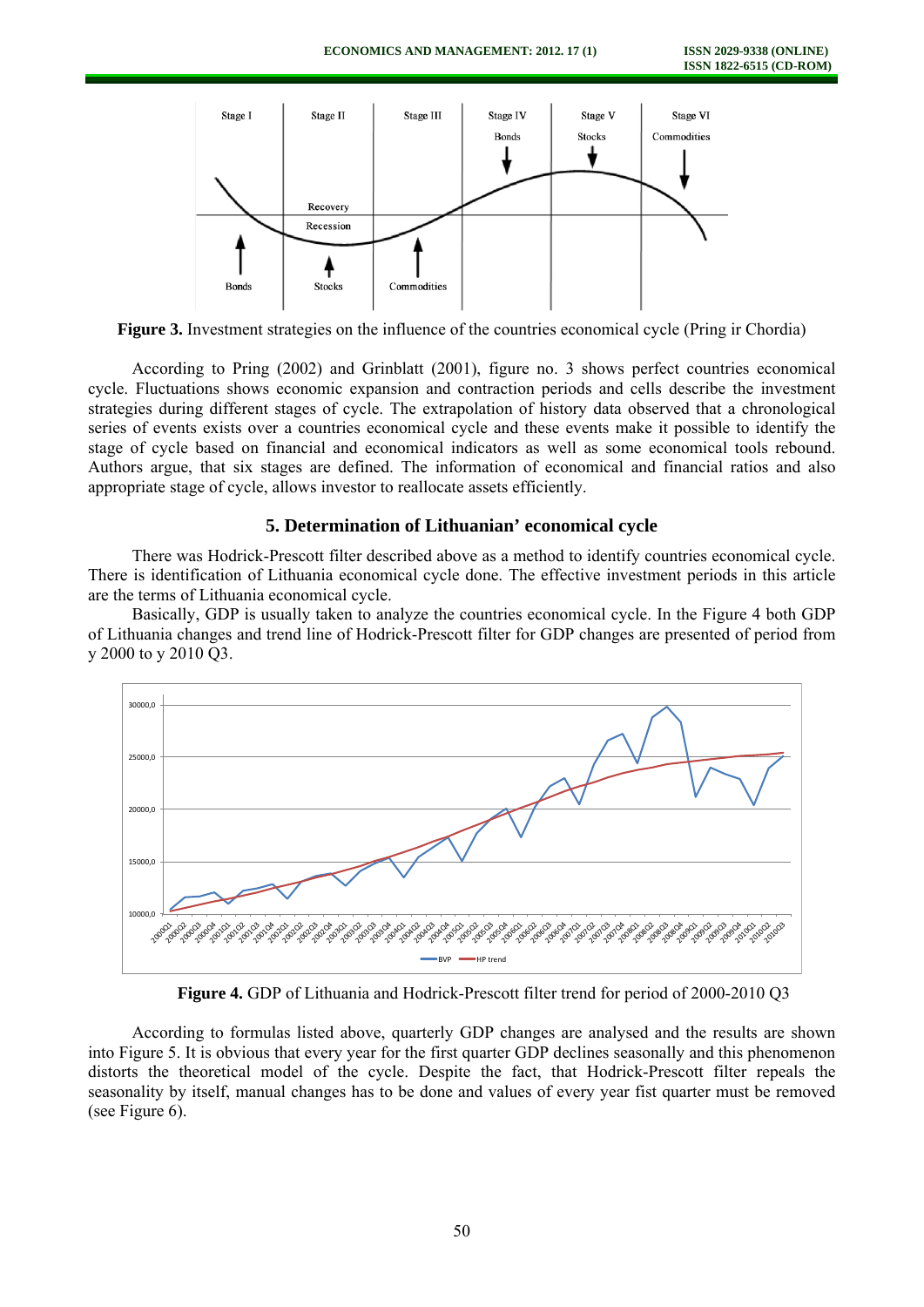

**Figure 5.** Lithuania economical cycle exported with HP filter

The results showed (see Figure 6.), that Lithuania economical cycle began in the third quarter of 2004. The expansion period continues till the third quarter of 2008, when peak was defined. The contraction period was much shorter and ended in the first quarter of 2010. To sum up, Lithuanian economical cycle was defined and it continued from 2004 Q2 till 2010 Q1. These periods can be used as the effective terms of investment and strategies listed above can be adapted for this country economical cycle.



**Figure 6.** The stages of Lithuania economical cycle

The results allow defining Lithuania economical cycle stages and durations. According to this information it is possible to evaluate the behaviour of investor. It is possible to analyse the population of Lithuania, deposits in the banks, generated average returns and other ratios for these periods.

The study can be continued by creating effective investment portfolios, assets allocation and calculations of effective management of Lithuania resident savings.

### **6. Investment strategies and investors' behaviour during Lithuania economical cycle**

As was mentioned before, Lithuania economical cycle periods were identified. These periods will be considered as effective investment periods. After the investment timing strategies analysis, equity shares and funds (Nasdaq OMX Baltic) were assigned for expansion period, meanwhile commodities, bonds and deposits in the banks were assigned for contraction period. Besides, Exchange-Trade funds (ETF) of commodities will be used instead of real commodities for some reasons: it trades like a stock; by owning an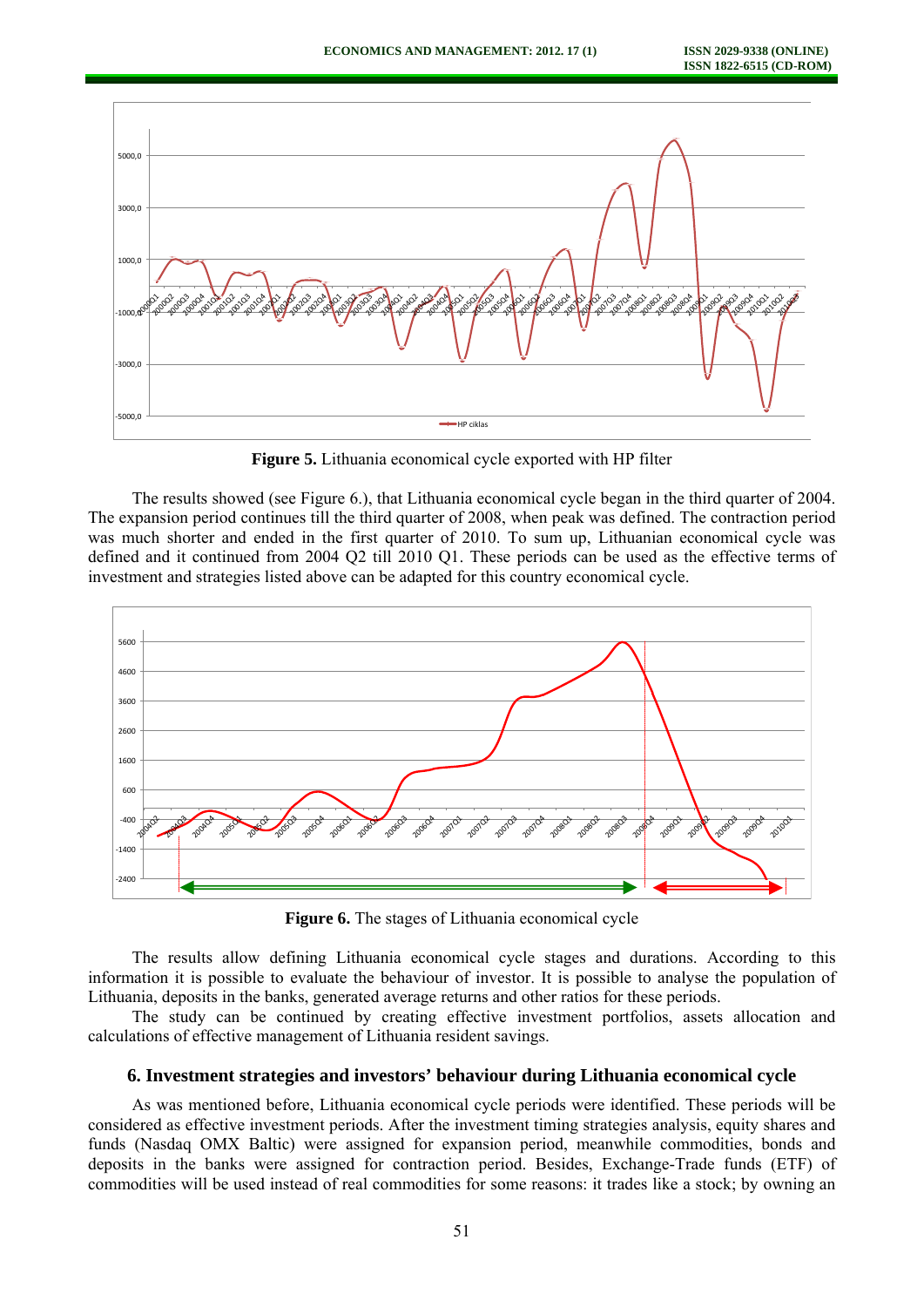ETF, investor gets the diversification of an index fund as well as the ability to sell short, buy on margin and purchase as little as one share; another advantage is that the expense ratios for most ETFs are lower than those of the average mutual fund or commodity position. In order to evaluate e.g. private investors investment efficiency under the influence of countries economical cycle, amount of investment sum is required. In this case amount equals savings in banks deposits of average Lithuania resident (see table no. 2).

| <b>Term</b>                                                                        | Average<br>population | Average<br>amount of<br>deposits, mil. Lt | Average<br>return, mil.<br>$\bf{L}t$ | <b>Deposit for one</b><br>citizen, Lt | <b>Annual return for one</b><br>citizen, Lt |
|------------------------------------------------------------------------------------|-----------------------|-------------------------------------------|--------------------------------------|---------------------------------------|---------------------------------------------|
| 2004 Q2 - 2004 Q4                                                                  | 3.435.245             | 3.930,9                                   | 104,8                                | 1.144,28 Lt                           | 30,51 Lt                                    |
| 2005 Q1 - 2005 Q4                                                                  | 3.414.698             | 4.614,0                                   | 121,6                                | 1.351,22 Lt                           | 35,61 Lt                                    |
| 2006 Q1 -2006 Q4                                                                   | 3.394.406             | 6.326,7                                   | 172,5                                | 1.863,85 Lt                           | 50,81 Lt                                    |
| 2007 Q1 - 2007 Q4                                                                  | 3.375.910             | 8.678,0                                   | 317,3                                | 2.570,57 Lt                           | 94,00 Lt                                    |
| 2008 Q1 - 2008 Q3                                                                  | 3.360.764             | 11.240,8                                  | 566,5                                | 3.344,72 Lt                           | 168,56 Lt                                   |
| 2008 Q4                                                                            | 3.353.205             | 12.206,4                                  | 770,2                                | 3.640,22 Lt                           | 229,70 Lt                                   |
| 2009 Q1 - 2009 Q4                                                                  | 3.340.505             | 11.490,6                                  | 890,7                                | 3.439,77 Lt                           | 266,65 Lt                                   |
| 2010 Q1                                                                            | 3.326.800             | 11.758,5                                  | 774,4                                | 3.534,48 Lt                           | 232,79 Lt                                   |
| The amount of annual average deposit of Lithuania resident during expansion period |                       |                                           |                                      |                                       | 2.054,93 Lt                                 |
| The amount of annual average return of Lithuania resident during expansion period  |                       |                                           |                                      |                                       | 101,53 Lt (4,94%)                           |
| The amount of annual average deposit of Lithuania resident during recession period |                       |                                           |                                      |                                       | 3.538,16 Lt                                 |
| The amount of annual average return of Lithuania resident during recession period  |                       |                                           |                                      |                                       | 243,04 Lt (6,87%)                           |

**Table 2***.* Deposits in banks and average return of Lithuania resident

*Sources: Central Bank of the rebuclic of Lithuania, Statistics Lithuania* 

The results had shown that although the average annual population was declining, the average annual amount of deposits increased, which shows that during this period statistical Lithuanian remained enough revenue for savings. The part of deposits for one statistical citizen increased from 1.144,28 LTL in 2004 y to 3.534,48 LTL in 2010 y. The peak of deposits was defined at 2007 and reached the highest point in 2008 when recession began. Results showed that during expansion stage average deposit for one statistical citizen was 2.054,93 LTL, meanwhile during contraction period - 3.538,16 LTL and this means, that average annual profitability of deposits during expansion period reached  $4.94\%$  and during recession  $-6.87\%$ . According to Central bank of Lithuania during the period of 2005-2008 it was observed that average inflation rate exceeded interest rates of deposits and this means, that savings in the bank deposits just only decreased the influence of price changes and did not create additional return of "working money". This fact again approves that the personal finance management issues are relevant.

Analyse of savings in bank deposits was selected to calculate the real return because this method is one of the favourite and mostly used in Lithuania. However, there are more strategies described in this article, that is why the average returns of investment subjects are detailed in the table no. 3.

| <b>Table 3.</b> Summary of average return of investment instruments on the influence |  |
|--------------------------------------------------------------------------------------|--|
| of countries economical cycle                                                        |  |

| <b>Stage of cycle:</b>               | <b>Expansion</b>  | <b>Contraction</b> |
|--------------------------------------|-------------------|--------------------|
| Term                                 | 2004 Q2 - 2008 Q3 | 2008 Q4 - 2010 Q1  |
| Average return of deposits in banks  | 17.8%             | $10.3\%$           |
| Average return of stocks             | 53,4%             | $-22.0%$           |
| Average return of Bonds              |                   | 14,2%              |
| Average return of ETFS (commodities) |                   | 34,9%              |

The Nasdaq OMX Baltic Bechmark GI index was selected to evaluate the changes of stock (funds) prices in Baltic region. The average return during expansion period was 53,44% and during contraction period had negative return of 21,95%. It was possible to allocate savings into Bonds of Lithuania (with reinvesting fact) and received 14,17% profitability. It was noticed, that investor exposed with currency risk using ETFS, however the average return of most popular position (e.g. gold) was 34,91%. This analysis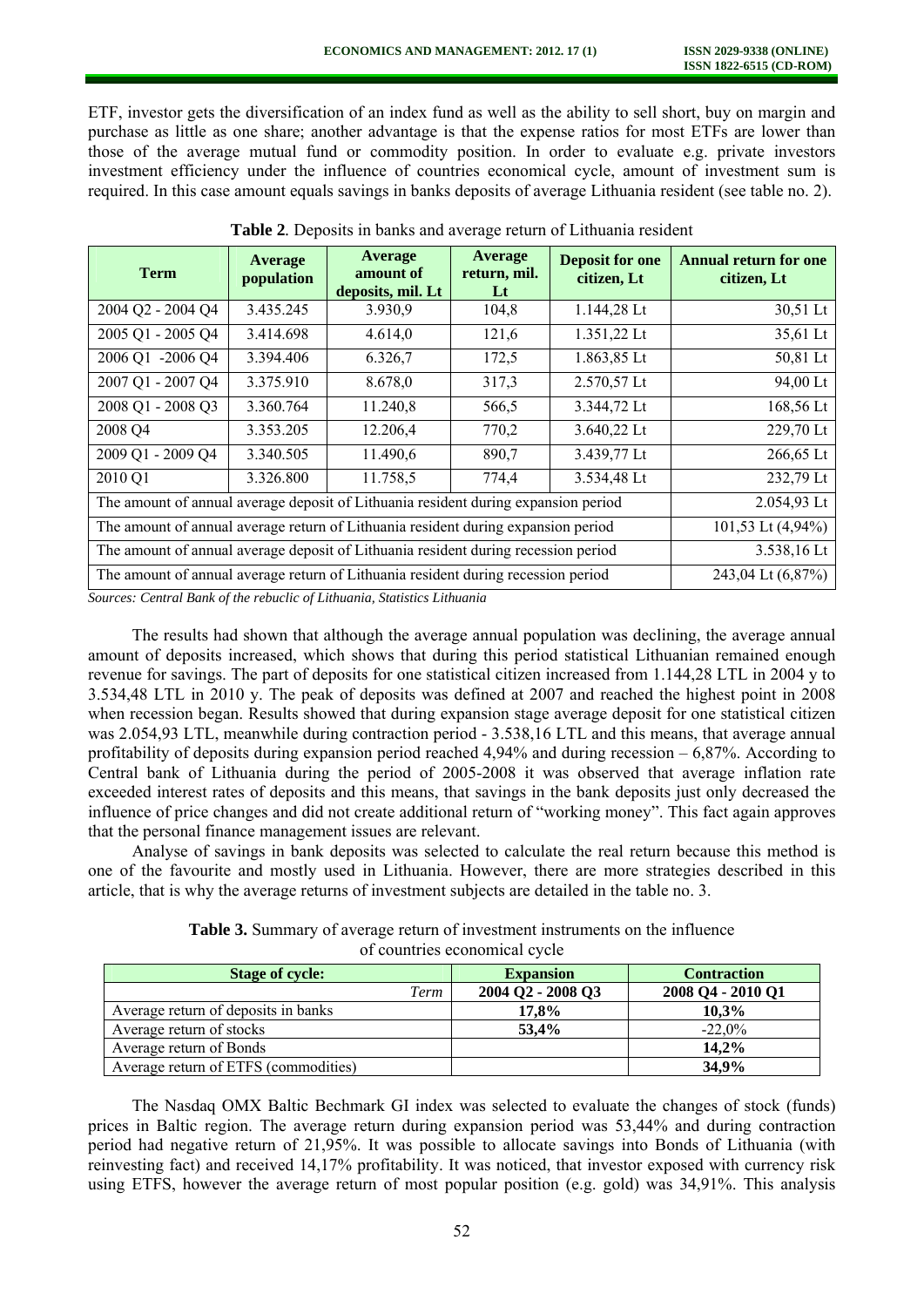approves the fact of financial investment timing efficiency necessity with huge difference between mostly used bank deposits and other investment subjects.

### **Conclusions**

- 1. Different investment solutions and private investors' behavior are inefficient and very careful in the conservative countries, such as Lithuania, therefore, main research problem was identified – investor's choice of investment instruments under the influence of different economic cycle periods. The main targets for research were the time when investor should start using more efficient and improved investment instruments, which generate sustainable cash flows, the term for investment and the best moment to capture profits. Thus, it is important for research to select the appropriate financial investment timing strategies according countries economical cycle stages.
- 2. Many mathematical tools can be used to identify countries economical cycle periods, however, after the overlook of science literature Hodrick-Prescott filter was selected, which helps to get "gentle" non-linear graphical sequence in the analyse of sensibility of periodical fluctuations in short and long terms. Mostly GDP is used as a main variable in this filter.
- 3. After the analysis of investment timing strategies, equity shares and funds were assigned for expansion period; meanwhile commodities, bonds and deposits in the banks were assigned for contraction period. It must be mentioned, that risks of each instrument is estimated for those strategies. Also authors argue, that these investment instruments must be most efficient according to countries economical cycle and asset allocation must be done to keep portfolio sustainable and profitable. Sequence described in this paper allows to evaluate specific countries economical cycle and average returns of investment subjects.
- 4. After the Hodrick-Prescott filter adjustment for Lithuania economical cycle analysis, results showed, that assigned Lithuania economical cycle began in the third quarter of 2004. The expansion period continues till the third quarter of 2008, when peak was defined. The contraction period was much shorter and ended in the first quarter of 2010. To sum up, the analysed Lithuanian economical cycle was defined and it continued from 2004 Q2 till 2010 Q1. According to authors, strategies mentioned before must be adopted for these periods.
- 5. To compare and perceive returns of investment subjects analysis was done and results showed that during periods defined those investment solutions are more profitable than average inhabitant financial behaviour. It is very important that statistical investors of conservative countries do not understand and/or evaluate the impact of inflation and whose investment decisions some times do not cover the weight of inflation rate. Also a huge amount of cash is circulating and usually statistical investors prefer to keep savings in the "stocks". That means that economical and finance knowledge are poor and it is necessary to create models which could show the real benefits of investment solutions.
- 6. Analysis approves the fact of financial investment timing efficiency necessity with huge difference between mostly used bank deposits and other investment subjects, however these solutions have some constrains: the decision to purchase security can be difficult since there are many attributes to consider and can include the necessary examination of several attributes, it can be thought of as a multi-criteria decision-making problem.

#### **References**

- 1. Ahumada, H., & Garegnani, M.L. (1999). Hodrick-Prescott Filter in Practice // Garegnani, Lorena Economica No. 3 - vol. 45.
- 2. Bailard, E.T., & Biehl, L.D., & Kaiser, W.R. (1992). Personal Money Management // Prentice Hall College Div, 6 Sub edition.
- 3. Baxter, M., & King, R.G. (1999). Measuring Business Cycles: Approximate Band-Pass Filters for Economic Time Series // The Review of economics and statistics, November, Vol. 81, No. 4.
- 4. Bodie, Z., & Kane, A., & Marcus, A.J. (2002). Investments. Boston: McGraw-Hill.
- 5. Campbell, J., & Lo, A., MacKinlay, C. (1997). The Econometrics of Financial Markets // Princeton University Press, Princeton, New Jersey.
- 6. Cibulskiene, D., & Butkus, M. (2009). Investiciju ekonomika: finansines investicijos. Šiauliu universiteto leidykla, Šiauliai.